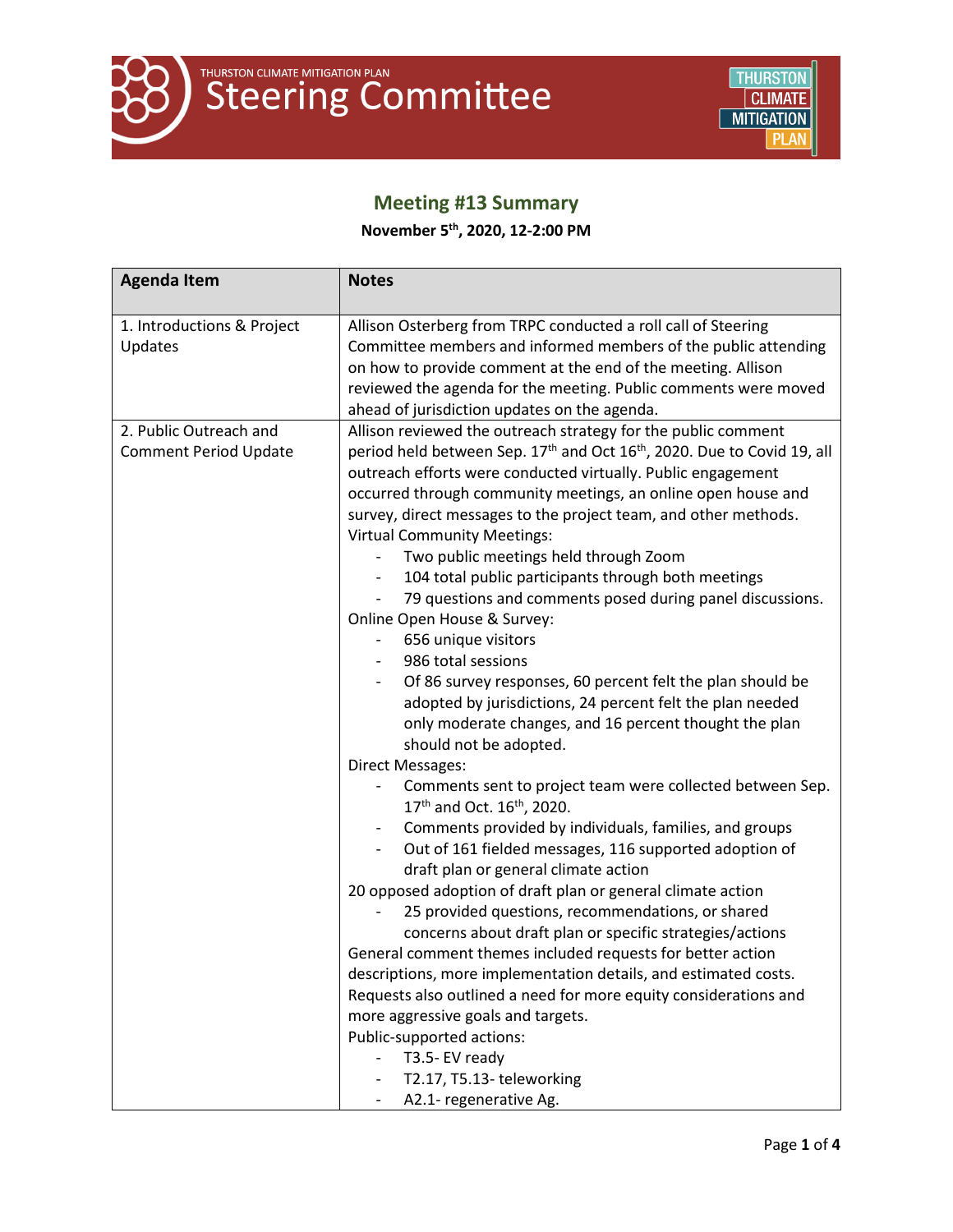



|                         | G4.6 - social costs of carbon.                                                                                                                         |
|-------------------------|--------------------------------------------------------------------------------------------------------------------------------------------------------|
|                         | Public-opposed actions:                                                                                                                                |
|                         | T2.2- congestion mitigation                                                                                                                            |
|                         | T4.3 rural transit options                                                                                                                             |
|                         | and W6.6- supply chain.                                                                                                                                |
|                         | Actions with split public support and opposition:                                                                                                      |
|                         | B1.1- energy performance ratings                                                                                                                       |
|                         | - B1.2 energy audits,                                                                                                                                  |
|                         | B6.4- natural gas ban.                                                                                                                                 |
|                         | Public comments also identified gaps between recommended                                                                                               |
|                         | mitigation strategies and regional goals and targets outlined in the                                                                                   |
|                         | draft plan. Gaps included:                                                                                                                             |
|                         | EV charging network                                                                                                                                    |
|                         | Workforce development                                                                                                                                  |
|                         | Commercial energy efficiency incentives                                                                                                                |
|                         | Tree protections                                                                                                                                       |
|                         | <b>Transit electrification</b>                                                                                                                         |
|                         | Farmland preservation Building materials                                                                                                               |
|                         | Regional rail                                                                                                                                          |
|                         | Blue carbon                                                                                                                                            |
|                         | Steering Committee discussed the public comment summary and                                                                                            |
|                         | requested the following changes to the draft plan:                                                                                                     |
|                         | Make edits to address comment themes and identified gaps                                                                                               |
|                         | Do not alter intention of proposed actions assessed during                                                                                             |
|                         | multicriteria analysis and prioritization                                                                                                              |
|                         | Address concerns for action specificity in Implementation                                                                                              |
|                         | Strategy edits                                                                                                                                         |
|                         | Consider "transition" instead of "ban" for action B6.4                                                                                                 |
|                         | Contextualize actions B1.1, B1.2, and B6.4 as legislative                                                                                              |
|                         | considerations with extended timelines, not for individual                                                                                             |
|                         | jurisdictions                                                                                                                                          |
| 3. Implementation Plans | Allison updated the Steering Committee on implementation strategy                                                                                      |
|                         | development and asked the jurisdictions to consider what actions                                                                                       |
|                         | they would take in the first 1-2 years of climate mitigation work.                                                                                     |
|                         | Tom Oliva provided an update on the draft interlocal agreement for                                                                                     |
|                         | Phase 3 coordination and scope of work. Emphasis for Phase 3                                                                                           |
|                         | planning was maintaining momentum and continued partnership                                                                                            |
|                         | among jurisdictions and TRPC. Tasks for draft Phase 3 ILA include:                                                                                     |
|                         | Project management and interjurisdictional staff                                                                                                       |
|                         | coordination                                                                                                                                           |
|                         | Steering Committee transition to Climate Action                                                                                                        |
|                         | <b>Implementation Committee</b>                                                                                                                        |
|                         | Identify future issue-specific work groups and support                                                                                                 |
|                         | Monitoring and assessing plan implementation and progress<br>$\overline{\phantom{a}}$<br>Continued public outreach efforts<br>$\overline{\phantom{a}}$ |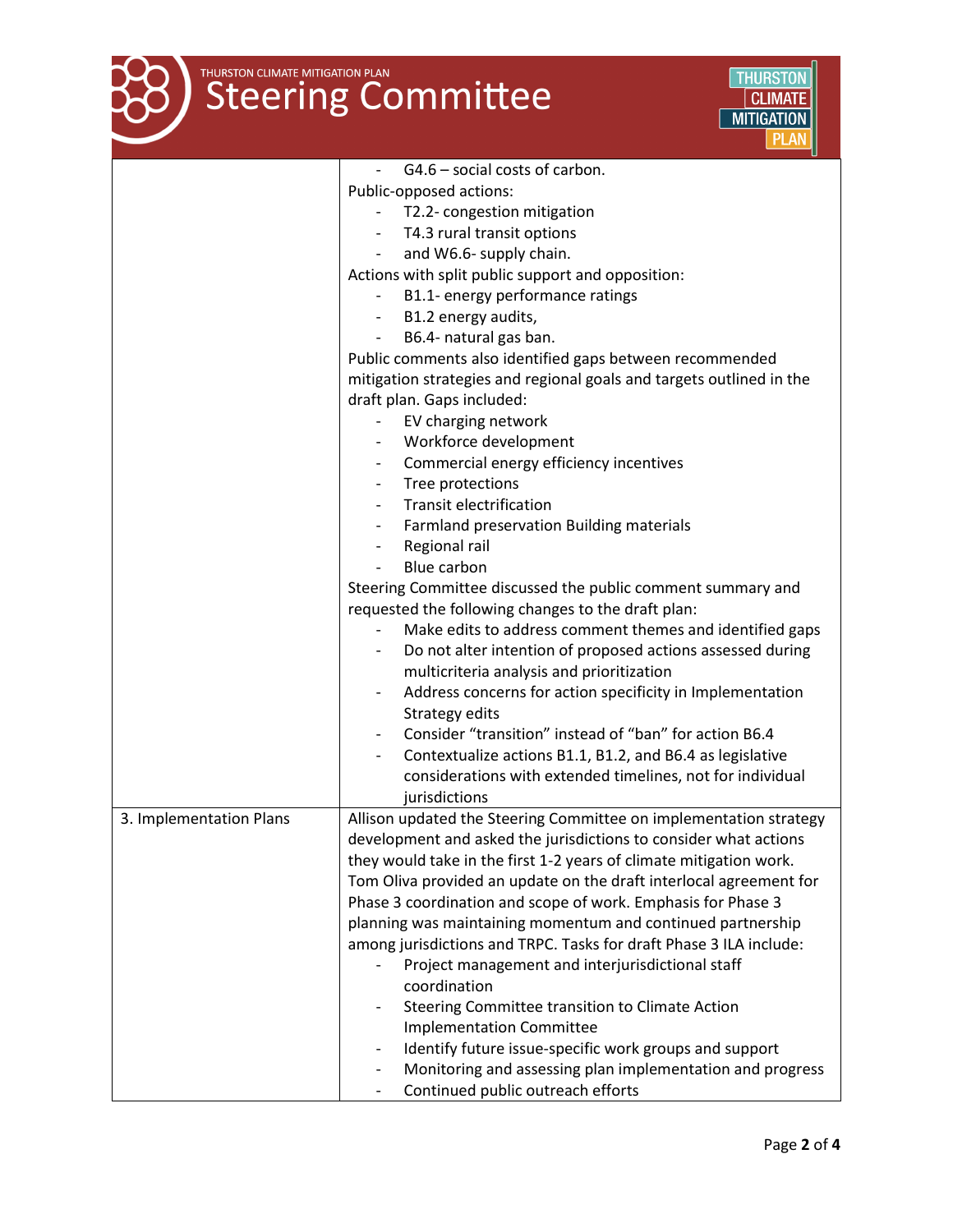# THURSTON CLIMATE MITIGATION PLAN



|                         | Discussion about Phase 3 included implications for future                                                                                  |
|-------------------------|--------------------------------------------------------------------------------------------------------------------------------------------|
|                         | interjurisdictional coordination. Steering Committee members                                                                               |
|                         | expressed interest in long-term regional climate mitigation but                                                                            |
|                         | uncertain about binding commitments. Discussion also focused on                                                                            |
|                         | securing funding and increasing community engagement. Steering                                                                             |
|                         | Committee agreed on 12-month period for Phase 3 and include                                                                                |
|                         | intentions to develop long-term commitments in next ILA.                                                                                   |
| 4. Next Steps           | Allison provided the Steering Committee with an update on next                                                                             |
|                         | steps for the plan. TRPC staff will edit the draft plan in preparation                                                                     |
|                         | for Steering Committee review during the next meeting on Dec. 3rd,                                                                         |
|                         | 2020. Steering Committee will also discuss approval of the Final plan                                                                      |
|                         | and the Phase 3 ILA. Commerce grant will look at costs/benefits and                                                                        |
|                         | equity impacts, and well as make recommendations for                                                                                       |
|                         | comprehensive plan updates.                                                                                                                |
| 5. Jurisdiction Updates | Jurisdiction updates deferred to begin meeting public comments.                                                                            |
| 6. Public Comments      | There were 4 public comments. Brief summaries follow:                                                                                      |
|                         | Tom Crawford: Thank you for your work on the plan, great progress.                                                                         |
|                         | TCAT will continue to encourage its members to talk with their                                                                             |
|                         | elected officials and encourage them to move forward with it. Lots of                                                                      |
|                         | benefits in this plan, including cost savings to the public. Everyone is                                                                   |
|                         | an energy consumer and pays for it in some way. I will work with                                                                           |
|                         | Allison to provide those descriptive numbers. Plan will support                                                                            |
|                         | community health, improve equity. I encourage you to look for ways                                                                         |
|                         | that you can take action while still in discussion, this includes C-                                                                       |
|                         | PACER.                                                                                                                                     |
|                         | Thad Curtz: In order to actually do anything, you will need to talk                                                                        |
|                         | with staff about what you can do and where you can go from here. I                                                                         |
|                         | would rather start there than spend another \$140K plus staff time in                                                                      |
|                         | another year of general planning until you decide what to do, I think                                                                      |
|                         | the current plan has all the info you need to get started. Staff should                                                                    |
|                         | be able to coordinate what you have in mind, TCAT has done great                                                                           |
|                         | with the inventory and should continue to do that a while. I support                                                                       |
|                         | partnering with experts in the community, we need to get more                                                                              |
|                         | analysis on actions.                                                                                                                       |
|                         | Wayne Olsen: I have a couple comments on the natural gas ban, I am                                                                         |
|                         | as much an advocate of that as anyone, but I think labeling it as a                                                                        |
|                         |                                                                                                                                            |
|                         | transition will work pretty well. I see this driven by market forces<br>rather than government. Costs for alternative energies are getting |
|                         |                                                                                                                                            |
|                         | lower and are competitive to natural gas. I also see a major transition                                                                    |
|                         | to electric vehicles. The transition from all horses to all cars in cities                                                                 |
|                         | took about ten years. I see something similar possible here relating                                                                       |
|                         | to natural gas use and electric vehicles. Thank you, well done.                                                                            |
|                         | Tonya Hennen: I am attending as a concerned community member in                                                                            |
|                         | regard to climate change and also as a local relator. This group was                                                                       |
|                         | caught off guard by this plan. I think direct outreach to relators as                                                                      |